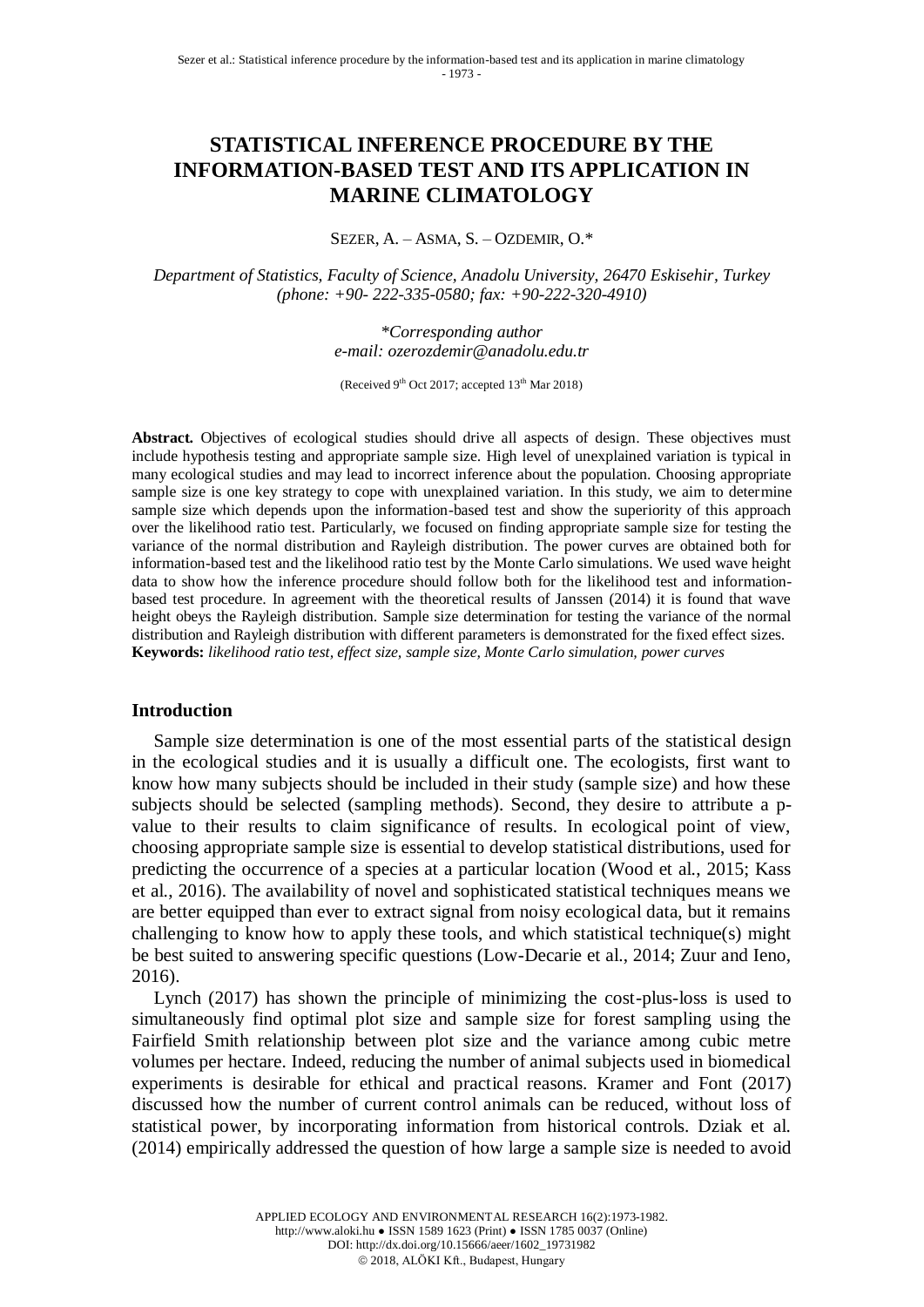underextraction when using the bootstrap likelihood ratio test to choose a number of classes in latent class analysis.

Once the basic study design and planned analysis methods are defined, there are three parameters under the control which define the power of the study. These are the sample size, the effect size defined by the alternative hypothesis and significance level. Considering these parameters and the power of the study together, fixing any of three will allow calculating the fourth. However there are several obstacles that we need to handle. For example how do we know the population parameter, given that we are only planning the experiment and so no data have been collected yet? In those cases, sometimes, there are historical data that can be used to estimate parameter(s) in the power function. However most of the time we may not have preliminary data from which to estimate population parameter, in this case a pilot study is needed.

In the frequentist inference, sample size calculations are made by the power fuction. Lenth (2001) made criticism for some ill-advised shortcuts relating to power and sample size. Actually, there are several approaches to determine sample size. One can specify the desired confidence interval and then determine sample size that achieves that goal. Another approach involves studying the power of a test of hypothesis. The power of a test is defined as the probability that we correctly reject the null hypothesis, given that alternative hypothesis is true.

Most of the literature about determination of sample size depends on likelihood ratio test. Recently, Kullback-Leibler information-based test have become popular as complementary approaches to classical hypothesis testing (Burnham and Anderson, 2002). Esteban et al. (2001) also gave the power comparisons of four different entropy estimators. Gupta (2007) studied testing equality of variances of observations in the different treatment groups assuming treatment effects are fixed. Akaike's information criterion based on information theory, is a common metric used by ecologist to evaluate and select among alternative ecological models (Burnham and Anderson, 2002; Richards, 2005). Applications of entropy principles to evolution and ecology are of tantamount importance given the central role spatiotemporal structuring plays in both evolution and ecological succession. Recently, Schepsmeier (2015) tested normality and introduced a new goodness-of-fit test for regular vine copula models, a flexible class of multivariate copulas based on a pair-copula construction. Vranken et al. (2015) made a review on the use of entropy in landscape ecology for heterogeneity, unpredictability, scale dependence and their links with thermodynamics. Roach et al. (2017) obtained a qualitative interpretation of the role of entropy in evolving ecological systems. Martin and Poleto (2018) showed how to apply the theory of entropy to determine sediment concentration.

It is common to test hypothesis about the population standard deviation using the likelihood ratio test (LRT). In particular, the likelihood ratio test statistic is assumed to follow a  $\chi^2$  with degrees of freedom equal to number of parameters that are tested. For the purpose of the power and sample calculation in the generalized models, two major tests have been proposed. These are the score test and the likelihood ratio statistics developed by Self and Mauritsen (1988). Lehmann (2006) pointed that the LRT agrees with tests obtained from other principles (for example it is UMP unbiased or UMP invariant). Generally LRT seems to lead to satisfactory tests. However, counterexamples are also known in which the test is quite unsatisfactory; see for example Perlman and Wu (1999) and Men'endez et al. (1992).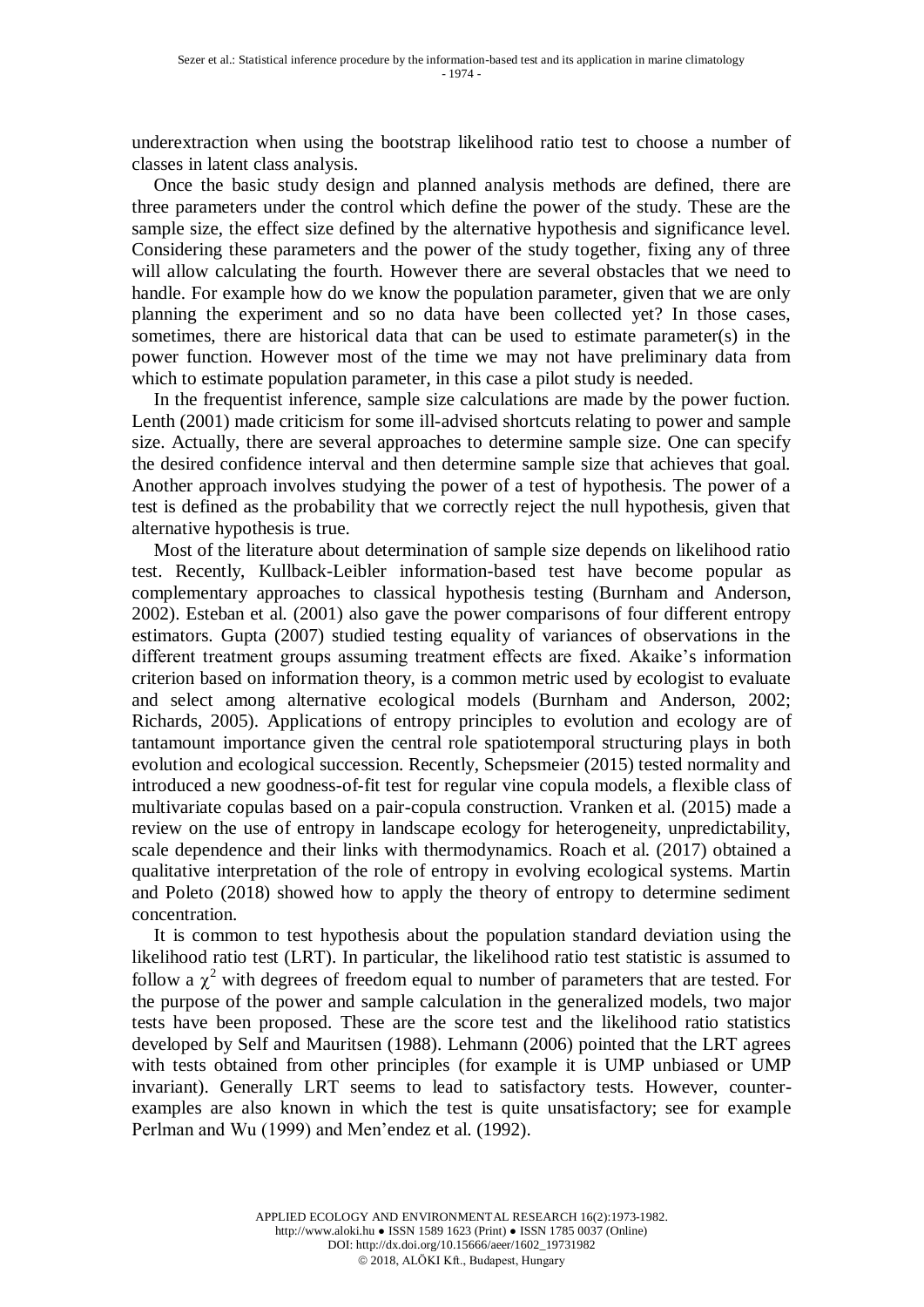Self et al. (1992) described an approach for sample size/power calculations that is based on non-central chi-square approximation to the distribution of likelihood ratio statistic. Shieh (2000) has given a direct extension of the approach described in Self et al. (1992) for power and sample calculations in generalized linear models. There is also a detailed review paper of Adcock (1997) which presents key techniques on frequentist approach and several Bayesian methods.

Information-theoretic principles are commonly, used in the test literature for different purposes such as testing normality, homogeneity of variances for several populations. Unfortunately, there is not enough study about the sample size determination related with entropy based statistic. In this study, we goal to obtain appropriate sample size which depends upon the information-based test (IT) and show the superiority of this approach over the likelihood ratio test by a simulation study and real data set.

## **Materials and methods**

### *Likelihood ratio test and information-based test*

#### *Likelihood ratio test*

Let  $X_1, X_2, K, X_n$  be a random sample of *n* observations from a population with probability density function (pdf)  $f(x|\theta)$ . Let null hypothesis ( $H_0$ ) specify that  $\theta \in \omega_0$ , where  $\omega_0$  is the subset of the set of all possible values of  $\theta$  and the alternative hypothesis  $H_a$  specify that  $\theta \in \omega_1$ , where  $\omega_1$  is disjoint from  $\omega_0$  and parameter space  $\Omega = \{\omega_0 \cup \omega_1\}.$ 

Assume that hypothesis are composite, each likelihood value is evaluated at that value of  $\theta$  that maximizes it, yielding the generalized likelihood ratio test statistic (*Eq. 1*):

$$
\Lambda = \frac{\sup_{\theta \in \omega_0} [L(\theta)]}{\sup_{\theta \in \Omega} [L(\theta)]},
$$
 (Eq.1)

where  $L(\theta)$  denote the likelihood function of the probability distribution.

The ratio of this two maxima is small if there are parameter points in the alternative hypothesis is more likely than for any parameter point in the null hypothesis. In this case null hypothesis should be rejected and alternative hypothesis accepted as true.

#### *Information-based test*

Shannon's entropy associated with a probability density function  $f$  with respect to sigma finite measure  $(v)$  is defined by  $(Eq. 2)$ 

$$
H(f) = -\int_{\chi} f(x) \log f(x) d\nu(x)
$$
 (Eq.2)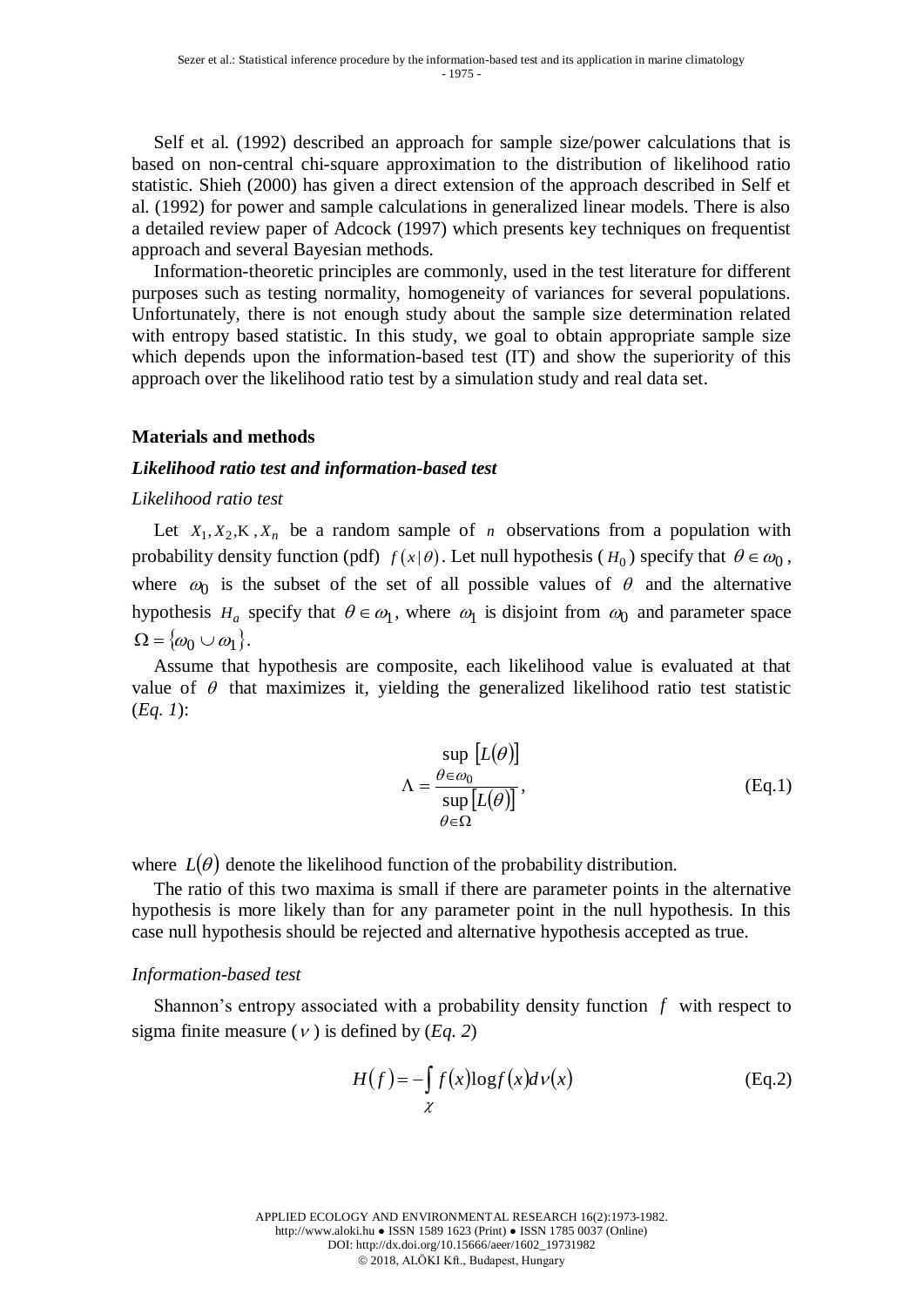where  $\chi = \{x : f(x) > 0\}$  is the support set for f. Entropy is used as an index of diversity in a population.

In the case when 
$$
f(x) = \frac{1}{\sqrt{2\pi\sigma^2}} \exp\left(-\frac{(x-\mu)^2}{2\sigma^2}\right)
$$
 is the pdf associated with a

normal distribution with mean  $\mu$  and variance  $\sigma^2$ , the entropy of the normal probability distribution is

$$
H\left(N\left(\mu,\sigma^2\right)\right) = \log\sqrt{\sigma^2 2\pi e} \ . \tag{Eq.3}
$$

The entropy of normal distribution does not depend on the mean value, so the information-based statistic defined by *Eq. 3* cannot be applied to a test concerned with the mean of the population. In the present study, we define the information-based statistic as the difference of the entropy of the distribution under the null hypothesis and alternative hypothesis (*Eq. 4*),

$$
I = \log \sqrt{\sigma^2 2\pi e} - \log \sqrt{\hat{\sigma}^2 2\pi e} , \qquad (Eq.4)
$$

where  $\hat{\sigma}^2$  is maximum likelihood estimator of the variance of  $N(\mu, \sigma^2)$ .<br>According to central limit theorem information-based statistic *I* approaches 0 as the

sample size increases. It should be noted that presented statistic can take both negative and positive values. This means that if this statistic takes values close to zero the null hypothesis will be accepted otherwise test will be rejected. However, it is not possible to find the asymptotic distribution of this test statistic. Bootstrap sampling method will be used in order to calculate the critical values of this distribution.

### **Results**

### *Example 1: a simulation study with normal distribution*

In this section, first we conduct Monte Carlo simulations to show the superiority of IT over the LRT test and after that we consider the sample size determination with respect to the power level, effect sizes and significance level. We generated 10,000 random sample of size  $n \geq 5$  from several normal densities. Then the information based test values are ordered  $I_{n,1}$ ,  $I_{n,2}$  K,  $I_{n,10000}$  and since  $\alpha = 0.05$  is used, the required critical values for the two sided hypothesis are found as the  $2500<sup>th</sup>$  and  $7500<sup>th</sup>$  order statistics.

Since IT for the normal distribution depends only on the population standard deviation, we should state alternative hypothesis for the IT by considering effect size on standard deviation of the population. Suppose that we wish to test the hypothesis that the variance of a normal population  $\sigma^2$  equals a specified value, say  $\sigma_0^2$ . We state the null hypothesis  $H_0: \sigma^2 = \sigma_0^2$ , and the alternative hypothesis  $H_1: \sigma^2 = \sigma_0^2 + \delta$ , where  $\delta$ denote the effect size. The effect size  $\delta$  refers to the magnitude of the effect under the alternative hypothesis. The effect size should represent the smallest difference that would be of clinical or biological significance and is usually determined by the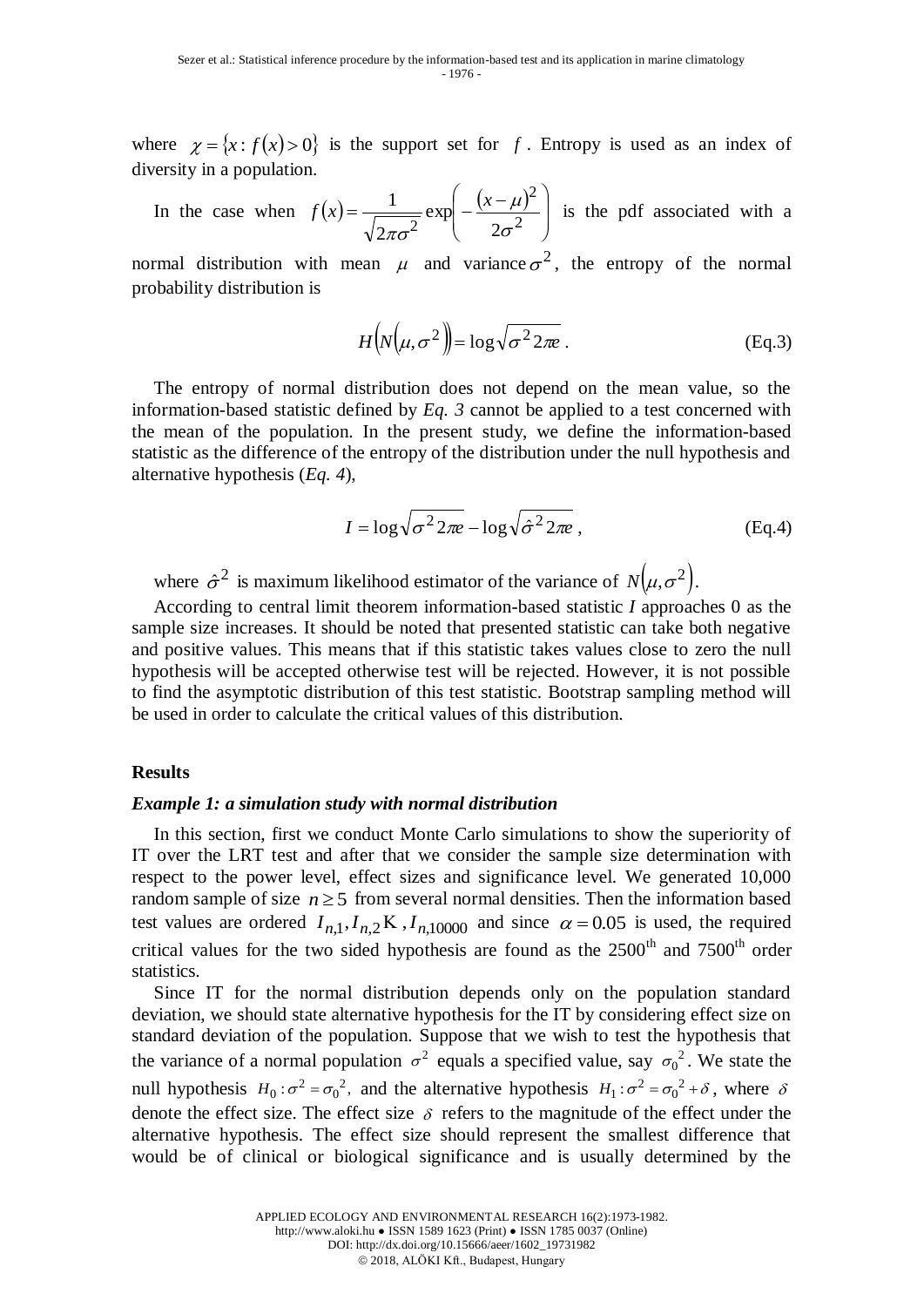scientific considerations, rather than statistical ones. Obtaining an effect size of scientific importance requires meaningful input from the researcher. For example, a treatment effect that reduces failure of a disease or a treatment by 1% might be clinically important, while a treatment effect that reduces asthma symptoms by 20% may be of little clinical interest.

Although we can obtain the asymptotic distribution of LRT for testing the standard deviation of a normal distribution, the distribution of the information based test under the normality cannot be found analytically. In particular, the likelihood ratio test statistic is assumed to follow a  $\chi^2$  with degrees of freedom equal to number of parameters that are tested. However, the critical values for IT with common significance level  $\alpha$  = 0.05 are calculated by the Monte Carlo method.

First, we obtained the power curves for the normal distributions with the sample sizes n = 5, 15, 30. These power curves are illustrated in *Figure 1*.



APPLIED ECOLOGY AND ENVIRONMENTAL RESEARCH 16(2):1973-1982. http://www.aloki.hu ● ISSN 1589 1623 (Print) ● ISSN 1785 0037 (Online) DOI: http://dx.doi.org/10.15666/aeer/1602\_19731982 2018, ALÖKI Kft., Budapest, Hungary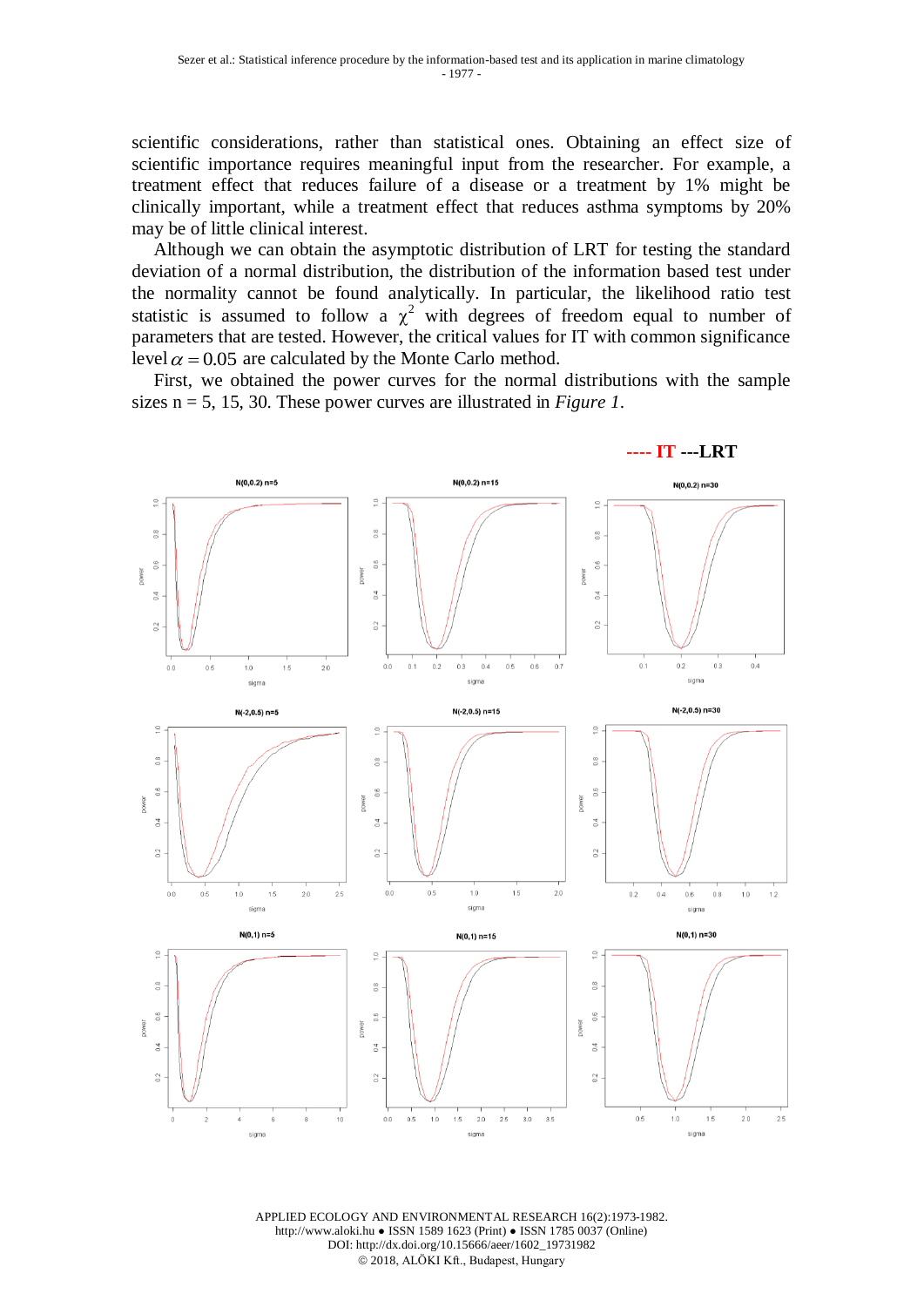

*Figure 1. Power curves for the normal distributions with the sample sizes n = 5, 15, 30*

We used these graphs to decide the appropriate effect size to obtain the required power for the design of the study. Since, it is common to choose the power between .80 and .98 in the literature, the domain of the power function corresponding to these points provide us an idea for the range of  $\delta$  values. From this range, one may specify the  $\delta$ values according to the ecological importance. For instance, for  $N(0,1)$  with sample size 30, the  $\delta$  interval that corresponds to power between .80 and .98 is [1.6-2.0]. This means that  $\delta$  can be chosen from the interval [0.6-1.0] to attain the power between .80 and .98. Indeed, we take the effect size  $\delta$  as 0.6, 0.7, 0.8 to demonstrate the change in the power with respect to sample size (*Fig. 2*).

In a similar way, we choose the effect size  $\delta$  as 0.05, 0.10, 0.20 both for N(0,0.2) and N(-2,0.5) and as 2.6, 2.7, 2.8 for N(10,3).

When we graphed the power versus sample size with different effect sizes, it can be seen that both IT and LRT curves are monotonically increasing function of the sample size. *Figure 2* is also helpful for the researchers to decide the appropriate sample size for fixed power and effect size.



APPLIED ECOLOGY AND ENVIRONMENTAL RESEARCH 16(2):1973-1982. http://www.aloki.hu ● ISSN 1589 1623 (Print) ● ISSN 1785 0037 (Online) DOI: http://dx.doi.org/10.15666/aeer/1602\_19731982 2018, ALÖKI Kft., Budapest, Hungary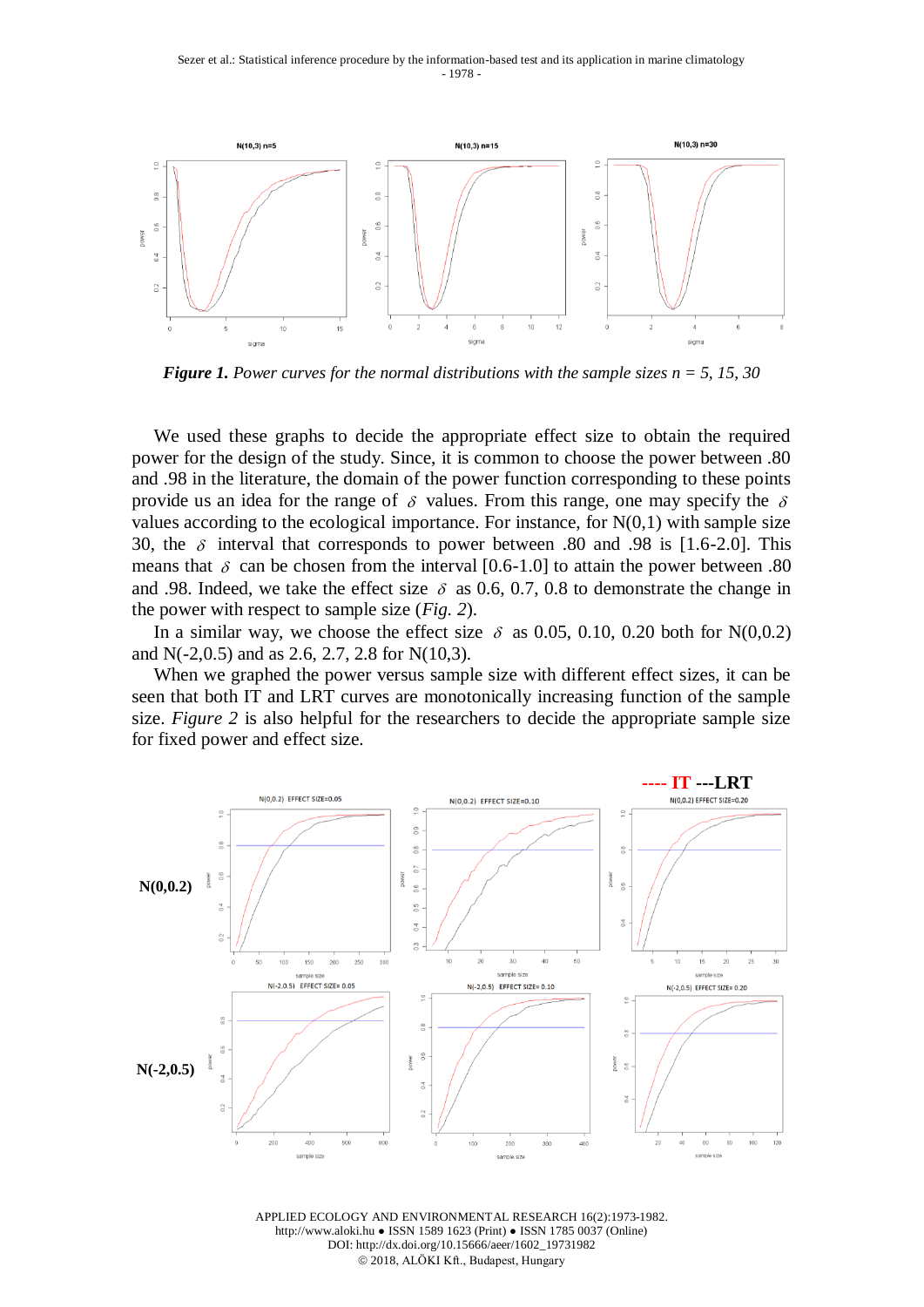

*Figure 2. Power per sample of size n with different effect sizes for both IT and LRT curves*

*Figure 2* provides appropriate sample sizes for the data that are simulated from N(0,0.2), N(-2,0.5), N(0,1) and N(10,3) respectively. For example, for the N(0,0.2) when the effect size is given 0.05, we attain 80% power for the LRT with sample size is around 100. On the other hand with same effect size, and sample size we obtain power around 90% for the IT test. However to attain 90% power with LRT test we need sample size around 150 by the likelihood ratio test.

When we increase the effect size to the 0.10, we attain 80% power for the LRT with the sample size is around 35. However, with the same effect size and same sample size we obtain power around 90% for the IT test. Clearly, for small effect sizes we need larger sample sizes to obtain the same power.

### *Example 2: a study with real data by Rayleigh distribution*

The deep water buoy (15.5°N, 69.25°E) recorded daily significant wave height data off Goa by The National Institute of Ocean Technology, Chennai, India have also been considered for this work for a one year period January 1 to December 31, 2000.

The data consist of 2517 data points recorded in different times of a day per a year. For our analysis, since we have large data set, we assume that this data is the real population and can be modeled by using Rayleigh distribution. The distribution of significant wave height data off Goa has mean 1.5958, standard deviation is 0.9769 and the maximum likelihood estimation for the parameter of Rayleigh distribution is 1.3229. So, the following two-sided hypothesis can be constructed:

$$
H_0: \sigma = 1.3229
$$

 $H_1 : \sigma \neq 1.3229$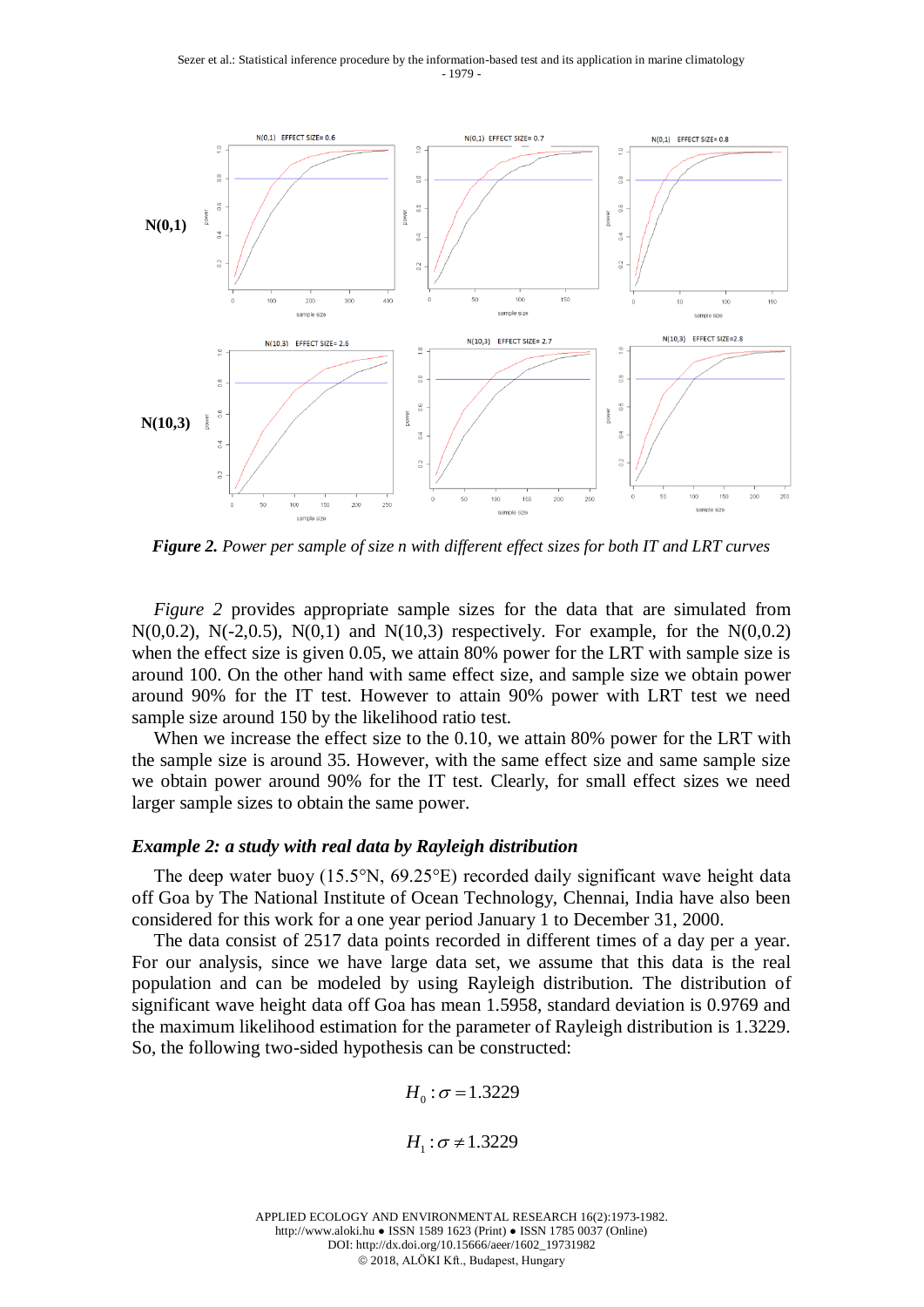Then, 50 observations were randomly selected to get a random sample for the calculations. The sample arises with mean 1.4126 and standard deviation 0.8129. The maximum likelihood estimation of the Rayleigh parameter for the sample data was calculated as  $\hat{\sigma} = 1.1496$ . LRT and IT test statistics are found as 3.6021 and 0.14048, respectively. Hence, the null hypothesis that claims the data comes from the Rayleigh distribution with parameter  $\sigma = 1.3229$  accepted.

Our empirical results in Example 2 shows that test accepts the null hypothesis, as it is expected. However, for the same experiment run 100000 times the IT provides higher power than the LRT, as demonstrated by the simulation results in *Figure 3* (Sezer and Asma, 2010).



**Figure 3.** Power functions for  $H_0: \sigma = \sigma_0$ ;  $H_1: \sigma \neq \sigma_0$ 

# **Discussion**

In this study, we focused on finding appropriate sample size for testing the variance of the normal distribution and Rayleigh distribution. The power curves are obtained both for the IT and the LRT by the Monte Carlo simulations. When we graphed the power versus sample size with different effect sizes, it can be seen that both IT and LRT curves are monotonically increasing function of the sample size. Based on the power curves, an algorithm is stated to specify an interval for the possible values of the effect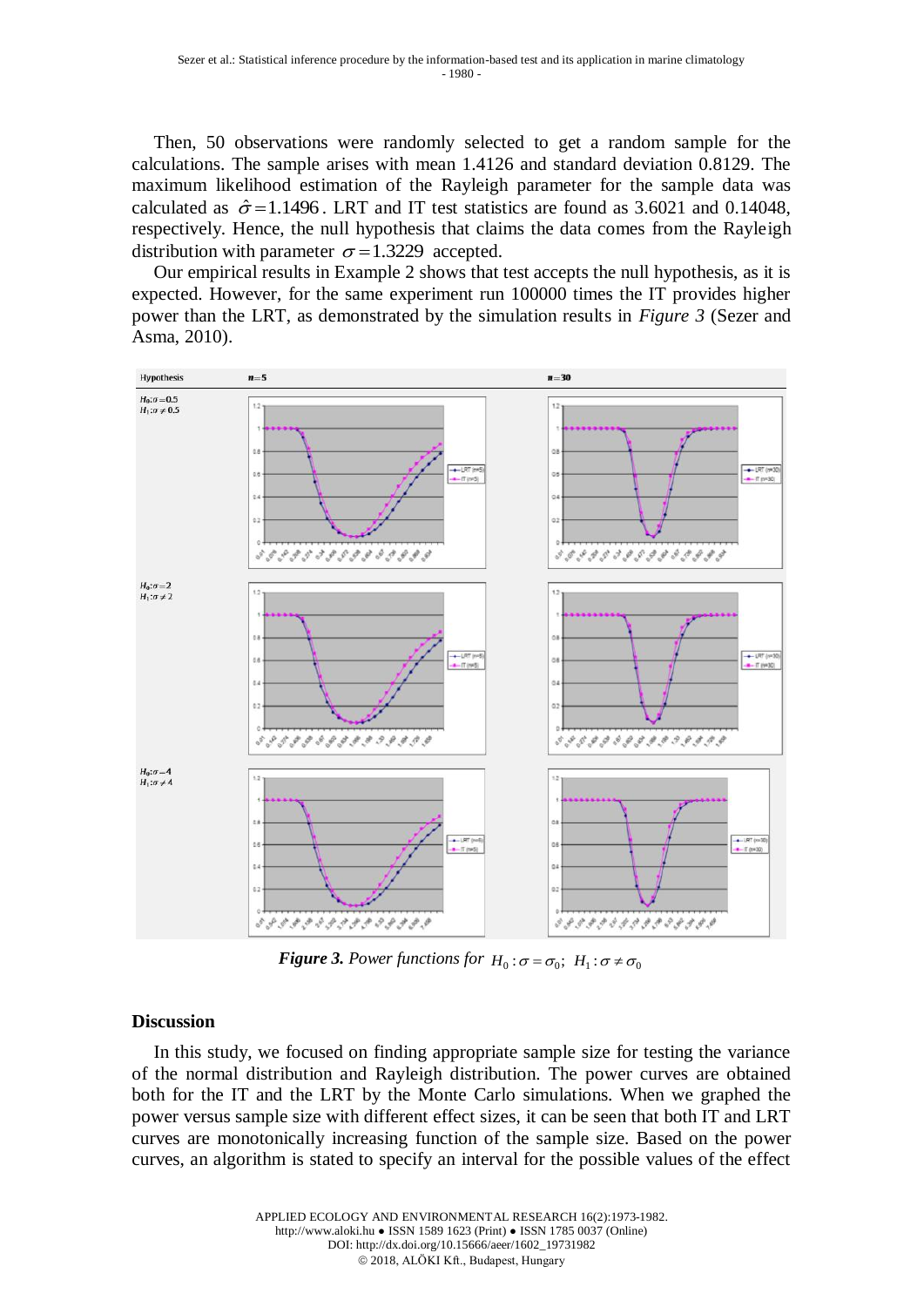size. In order to determine sample size with the LRT and the IT, we should have the following steps:

- 1. Specify the null hypothesis and the alternative hypothesis.
- 2. Specify the significance level  $\alpha$ .
- 3. Obtain the power curves for given sample size and significance level.
- 4. Determine the range of the appropriate effect size based upon the power curves.
- 5. Specify the target value of the power of the test.
- 6. Finally, obtain the sample size for the fixed power value.

# **Conclusion**

As conclusion, IT gives more powerful results than LRT with the same sample size. Simulation results indicate that IT outperforms over the LRT in regarding to get smaller sample to attain the same level of the power. Wave height data is used to introduce show the inference procedure works both for the likelihood test and information-based test. In agreement with the theoretical results of Janssen (2014) it is found that wave height obeys the Rayleigh distribution.

Clearly, Rayleigh distribution can be used efficiently to calculate the associated probabilities in marine climatology. We suggest to use IT test to determine appropriate sample size at the beginning of the study. Our simulation studies will be expanded with different skewed distributions belong to other exponential family members such as Log-Normal and three-parameter Weibull distributions.

# **REFERENCES**

- [1] Adcock, C. J. (1997): Sample size determination: a review. The Statistician 46: 261- 283.
- [2] Burnham, K. P., Anderson, D. R. (2002): Fitting the negative binomial distribution to biological data. – Biometrics 9: 176-200.
- [3] Dziak, J. J., Lanza, S. T., Tan, X. (2014): Effect size, statistical power, and sample size requirements for the bootstrap likelihood ratio test in latent class analysis. – Structural Equation Modeling: A Multidisciplinary Journal 21(4): 534-552.
- [4] Esteban, M. D., Castellanos, M. E., Morales, D., Vajda, I. (2001): Monte Carlo comparison of four normality tests using different entropy estimates. – Communication in Statistics-Simulation and Computation 30: 761-785.
- [5] Gupta, A. K., Harrar, S. W., Pardo, L. (2007): On testing homogeneity of variances for nonnormal models using entropy. – Statistical Methodology and Application 16: 245-261.
- [6] Janssen, P. A. E. M. (2014): On a random time series analysis valid for arbitrary spectral shape. – Journal of Fluid Mechanics 759: 236-256.
- [7] Kass, R. E., Caffo, B. S., Davidian, M., Meng, X. L., Yu, B., Reid, N. (2016): Ten simple rules for effective statistical practice. – PLOS Computational Biology 12: p.e. 1004961.
- [8] Kramer, M., Font, E. (2017): Reducing sample size in experiments with animals: historical controls and related strategies. – Biological Reviews 92(1): 431-445.
- [9] Lehmann, E. L. (2006): On Likelihood Ratio Tests. In: Rojo, J., Pérez-Abreu, V. (eds.) The Second Erich L. Lehmann Symposium Optimality. IMS Lecture Notes-Monograph Series. Vol. 49, pp. 1-8. IMS, Beachwood, OH.
- [10] Lenth, R. V. (2001): Some practical guidelines for effective sample size determination. The American Statistician 55: 187-193.